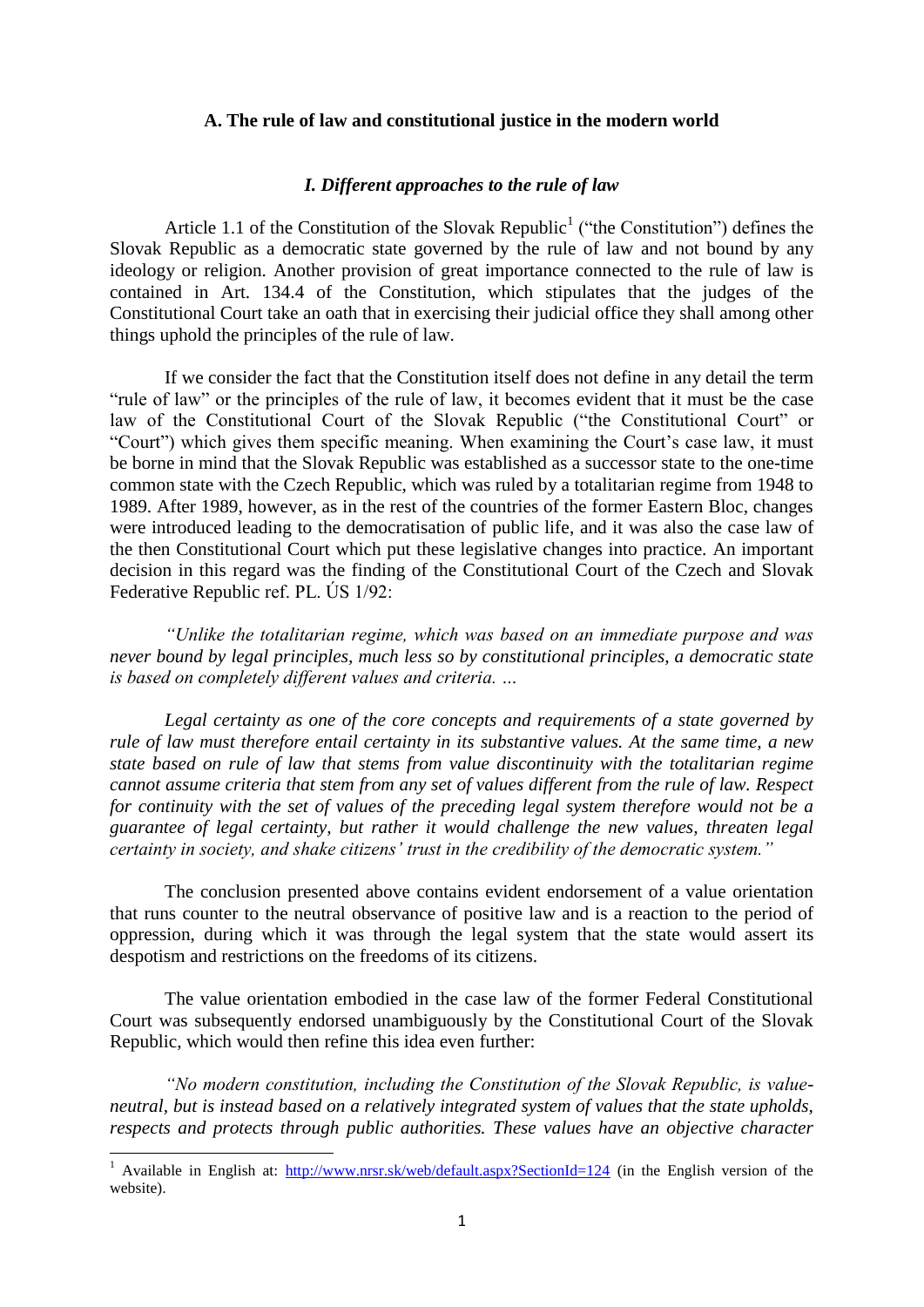*and are the expression of a socially recognised universal "good" and are usually of a nonmaterial nature. According to the conclusions of the current jurisprudence, unlike standard legal rules (rules of conduct), the state cannot create objective values, but can only recognise and respect them or rely on them and, if appropriate, highlight the importance of certain values at the expense of or in relation to other values … . When a certain objective value is explicitly expressed in the Constitution, it acquires the character of a constitutional value, which enjoys constitutional protection. …*

*The Constitution guarantees protection in different forms and of varying intensity to those objective values that are explicitly expressed in the Constitution. Fundamental constitutional values like liberty, equality or human dignity acquire through the manner of constitutional expression (see Art. 2 sec. or Art. 12 sec. 1 of the Constitution) the character of general constitutional principles as the most abstract rules of conduct, which in a concentrated form express the most general aims of the law and together form a system of core values on which the constitutional system of the state is based* (our emphases)*."*

The above conclusions assume **the existence of objective values not controlled by the state, but which the state merely recognises, and it is the Constitutional Court itself which is ultimately the guardian for compliance with those values. This idea found its expression in the case law of the Constitutional Court in the conception of material rule of law**, which is the opposite of formal rule of law:

*"The Constitutional Court has repeatedly emphasised in its previous case-law that the protection granted by the provision of Art. 1 sec. 2 of the Constitution extends to constitutional principles and democratic values that, taken as a whole, form the concept of the material rule of law. …*

*The material rule of law is not based on apparent observance of the law or on formal respect for its content in a way that feigns compatibility of legally relevant facts with the law. The essence of the material rule of law lies in placing the applicable law into conformity with the core values of a democratically organised society, and subsequently in consistent application of the law in force without exceptions based on purposive reasons (our emphasis)."* (PL. ÚS 17/08).

In fact, according to the case law of the Constitutional Court, the principle of rule of law is the fundamental pillar of the existence of the Slovak Republic:

*"The general principle of rule of law is a key principle on which the whole legal system as well as the whole system of the functioning of our state is founded. This means that this principle is reflected without exception in all areas of social life."* (PL. ÚS 12/05).

Based on the above it can further be stated that the **universal principle of the rule of law is applied in all areas of law** as a rule according to which one must always strive for justice and protect fundamental social values when applying the law. In other words, every application of the law must aim at protecting those values.

The very notion of material rule of law is then seen by the Constitutional Court in its decisions as composed of a number of further constitutional principles and values: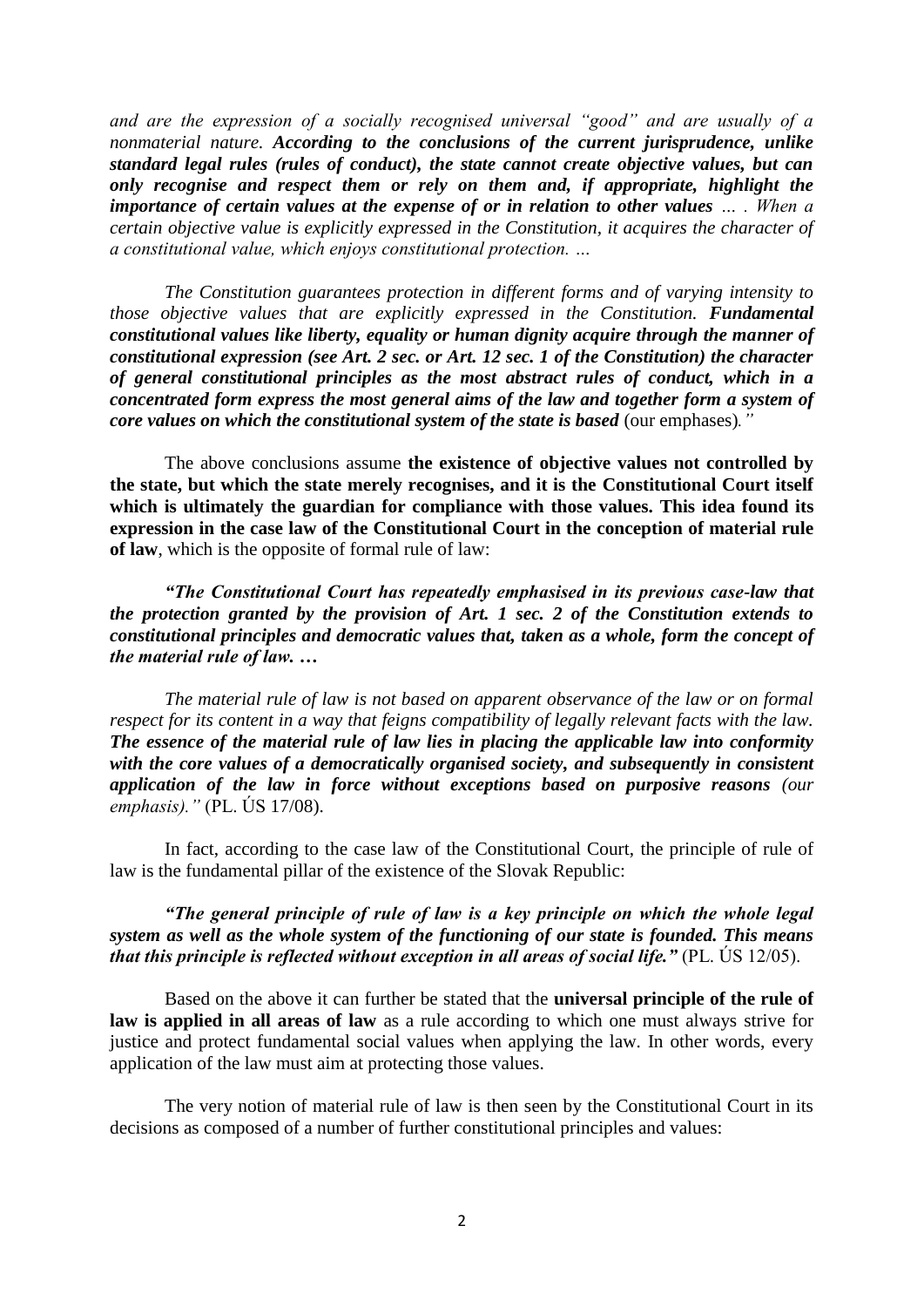*"Constitutional principles and democratic values, which taken as a whole form the concept of the material rule of law (Art. 1 sec. 1 first sentence of the Constitution), stress the requirement to respect constitutionality and legality, legal certainty as well as the requirement of effective and accessible protection of fundamental rights and freedoms."* (PL.  $\angle$  (S 2/2013).

This decision clearly shows that the many principles which together form the concept of material rule of law also include the principle of legality:

*"In a state governed by the rule of law any act of public authority must be authorised by the law. A state governed by the rule of law is a state bound by the law. As concerns limitations on the fundamental rights, according to Art. 13 sec. 2 of the Constitution, they must be laid down by law … . The said principle of legality is again emphasised with regard to property in Art. 20 sec. 4 of the Constitution."* (PL. ÚS 3/00).

Legal theory builds in this regard on the case law of the Constitutional Court and divides constitutional principles based on the criterion of their generality into fundamental (general) constitutional principles and subordinate (partial) principles, which reflect the individual components of the fundamental principles.<sup>2</sup> An example of this division can be found in the literature in connection with the general constitutional principle of rule of law, which manifests itself in several partial principles, which include a) guarantees of fundamental rights and freedoms, b) legality and legitimacy, c) sovereignty of the people, d) separation of powers and checks and balances, e) supremacy of the constitution and the law, f) legal certainty and g) the principle of proportionality.<sup>3</sup>

Legal theory then distinguishes between two basic models of the rule of law: the Anglo-Saxon "rule of law" and the continental European "Rechtsstaat". In the Slovak Republic, one can speak of **the existence of a continental model of rule of law with the modifiers "material" and even "social" rule of law**. 4

In addition to the **text of the Constitution and the case law of the Constitutional Court, which are relevant sources of law implementing the principle of rule of law in the legal system of the Slovak Republic**, the notion of the rule of law can be understood also by drawing on legal theory. However, one must not forget the decisions and practice of other public authorities, which we shall briefly refer to in part III of this report.

International law is also of major importance for the evolution of the concept of the rule of law, since under Art. 7.5 of the Constitution international treaties on human rights and fundamental freedoms, international treaties whose execution does not require a law and international treaties which directly establish rights or obligations of individuals and legal entities and which have been ratified and promulgated in the manner laid down by law have primacy over domestic laws.

At the same time, the Constitutional Court also has the power to decide on the compatibility of law with international treaties to which the National Council of the Slovak

**.** 

<sup>&</sup>lt;sup>2</sup> When outlining this classification of constitutional principles, we use as our source the Czech legal theory, whose conclusions are also applicable to the Slovak Republic, cf. Filip, J.; Ústavní právo 1, Základní pojmy a instituty, Ústavní základy ČR, Doplněk, 1999, p.178 .

 $3$  Bröstl, A. et al.; Ústavné právo Slovenskej republiky, Aleš Čeněk, Plzeň 2010, p. 57.

<sup>4</sup> Drgonec, J., Ústava Slovenskej republiky. Teória a prax., C.H. Beck, 2015, pp. 231 and 232 .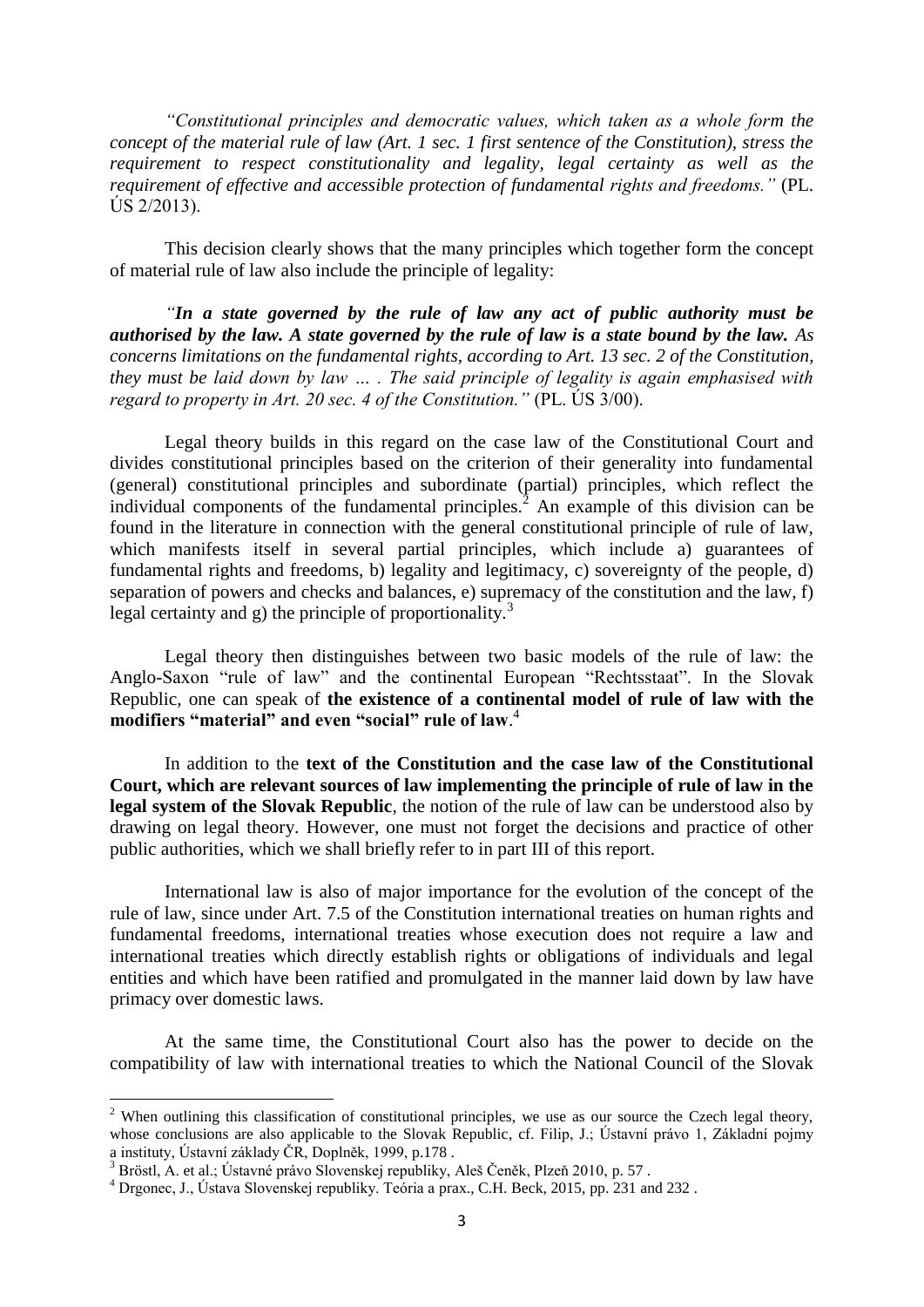Republic ("National Council") has given its consent and which have been ratified and promulgated in the manner laid down by law (Art. 125.1 of the Constitution) as well as on complaints by individuals and legal entities in which they claim violation of their fundamental rights or freedoms, or human rights and fundamental freedoms arising from international treaties ratified by the Slovak Republic and promulgated in the manner laid down by law, provided that no other court has the power to decide on them (Art. 127.1 of the Constitution). It follows that international treaties which are part of the legal system of the Slovak Republic are rules of reference in proceedings before the Constitutional Court. The Court applies these treaties directly, citing at the same time decisions of relevant international judicial authorities, mainly the decisions of the European Court of Human Rights ("ECHR") and the Court of Justice of the European Union ("CJEU").

One example of the use of the case law of international courts could be Constitutional Court decision ref. PL. ÚS 106/2011, which concerned the principle of proportionality, i.e. one of the partial principles of the principle of rule of law, in relation to the right to private life. In this case, the Court examined the constitutionality of legislation regulating data collection in electronic communication:

*"The criterion of the proportionality of interference requires that balance be maintained between individuals' right to privacy and the choice of means available to the state when pursuing a legitimate aim. The state's choice is limited by the fact that interference with the right to privacy is only possible if it is necessary, and its exercise must respect the requirements applying in a democratic society. The European Court of Human Rights stressed in its case law that pursuant to the Convention, in cases of interference with the right to privacy, the state may not invoke merely some sort of "general necessity". Moreover, ECHR is of the opinion that the term "necessary" is not so flexible as that it can be interpreted as "useful", "proportionate" or "desirable", but must be linked to the existence of "an urgent social need" to perform the interference. On the other hand, ECHR considers its connection with pluralism, tolerance and intellectual freedom as important for the interpretation of the term "democratic society"."* (PL. ÚS 10/2014).

#### *II. New challenges for the rule of law*

As follows from the first part of this report, a key challenge for the Slovak Republic and its Constitutional Court was the transition from totalitarian to democratic society. Despite the fact that more than 20 years have passed since the fall of the totalitarian regime, Slovak Republic can still be referred to as so-called transitional or perhaps post-transitional democracy, as stated by the Constitutional Court in decision Ref. No. PL. ÚS 102/2011 of 7 May 2014:

*"However, we still find ourselves in a transitional or post-transitional democracy, since we are still building and rebuilding the institutional system of public authorities. …*

*It is the task of the legislative power to adopt the legal framework for the institutional structure in which public authority shall be exercised. The executive's task is among other things to implement the legislative framework regulating the institutional structure. It is especially in times of social changes such as transition to democracy that even more profound, more revolutionary interference so to speak of the legislative and executive powers into the judicial powers can be tolerated from the point of view of constitutionality. Of course,*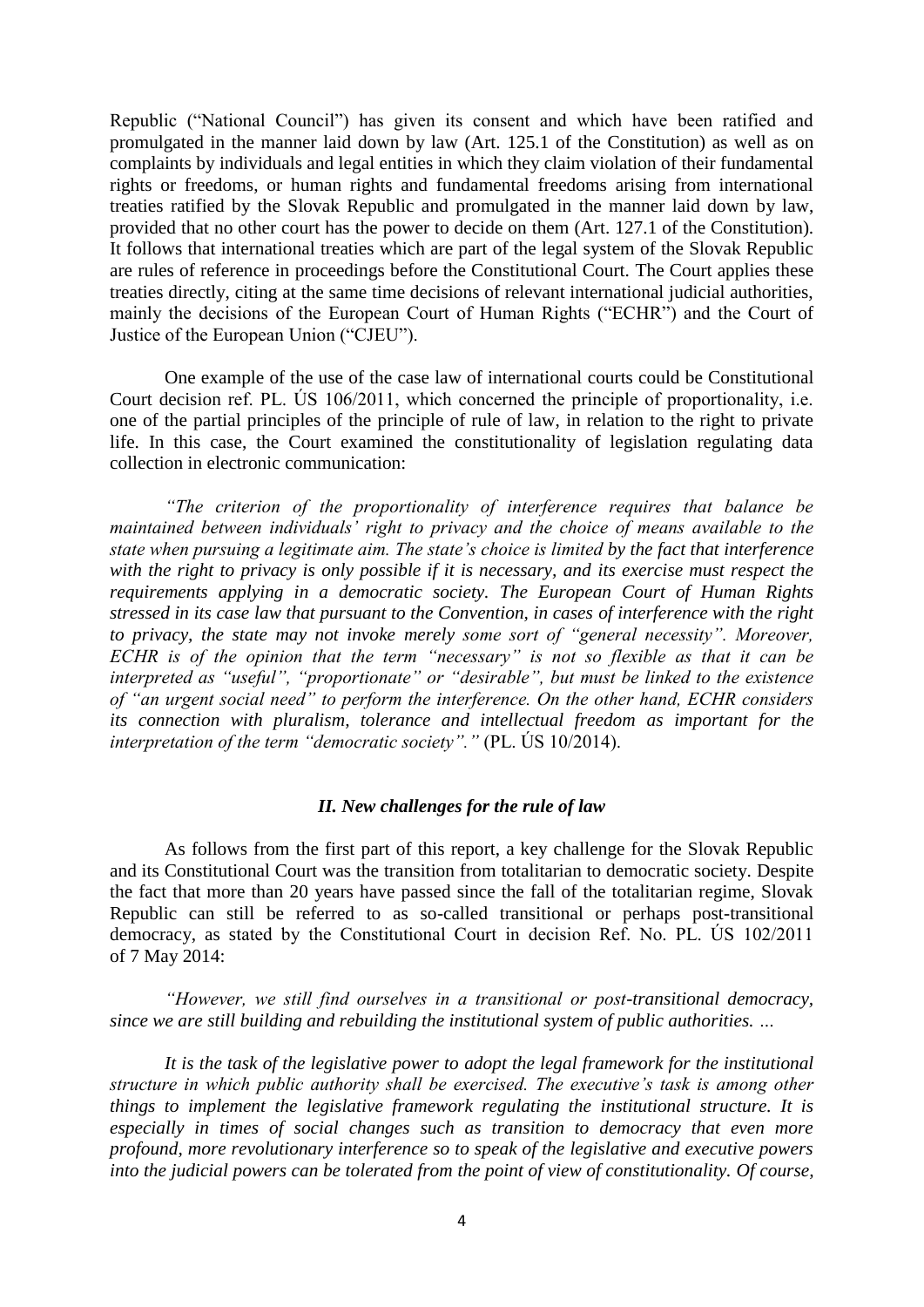*the time for revolutionary changes in the newly emerging constitutionalism in the period shortly after the regime change expired in the 1990s. … Be that as it may, in times of posttransitional democracy it must be acknowledged that the legislator still seeks the optimal model of public authorities by identifying and correcting the shortcomings of the previous one… .* 

*The nature of the matter allows for the anticipation of increasingly frequent conceptual legislative changes. In times like these, the Constitutional Court must in a way exercise more self-restraint in interfering with the powers of the legislative assembly from its position of a negative legislator (even more so when the Court acts in the position of a positive legislator). This does not mean that the Court should renounce its role of the guardian of constitutionality; it merely means that the Court should in a sense be more prudent. However, the Court must at the same time remain very cautious of the natural tendencies of the different branches of state power to concentrate power in their hands.*

*Since the legislation in question regulates relationships within the judiciary and between the judiciary and other branches of state power, it should likewise be pointed out that while judges of the Constitutional Court themselves are part of the judicial power and as experts they must surely have some idea about what kind of regulation would be desirable, it is not their task to assert their ideas of optimal regulation of the judiciary, but merely to review the constitutionality of the statutory regulation adopted by the legislator. The scope of review powers of the Constitutional Court is also related to this."*

In addition to the establishment of the institutional structure of the rule-of-law state, the case law of the Constitutional Court on the protection of fundamental rights and freedoms is equally important. As an example could serve decision Ref. No. PL. ÚS 24/2014, which concerned ex ante constitutionality review of an optional referendum called on the basis of a citizens' petition under Art. 95.2 of the Constitution. In the case of this referendum there might have been a collision of fundamental principles, namely the principles of democracy and of sovereignty of the people manifested in the citizens' right to initiate referenda and to vote in them on the one hand, and on the other the principle of the rule of law, which does not allow for a public voting on important questions concerning the very essence of the existence of the Slovak Republic as a state governed by the rule of law. The principle of the rule of law, which includes inter alia the requirement of effective protection of fundamental rights and freedoms, is expressed in Art. 93.3 of the Constitution, according to which fundamental rights and freedoms may not be the subject of a referendum. The Constitutional Court struck balance between the conflicting principles in the decision on the merits in the following way:

*"However, it is not advisable to dismiss every question with content even minimally related to one of the fundamental rights or freedoms. Otherwise, this would negate the importance and purpose of referendums, which was obviously not the intention of the framers of the Constitution when incorporating the institution of referendum into it (our emphasis). This general wording must be translated by the Constitutional Court into decisions on contested referendum subjects in specific cases also by examining the consequences of the proposals which might be adopted in an upcoming referendum for the addressees of the legal rules which, pursuant to Art. 98 of the Constitution, are to result from the referendum if it is successful.*

*Should the adoption of a proposal contained in the referendum question submitted to the Constitutional Court for examination lead to a widening of the standard of a specific*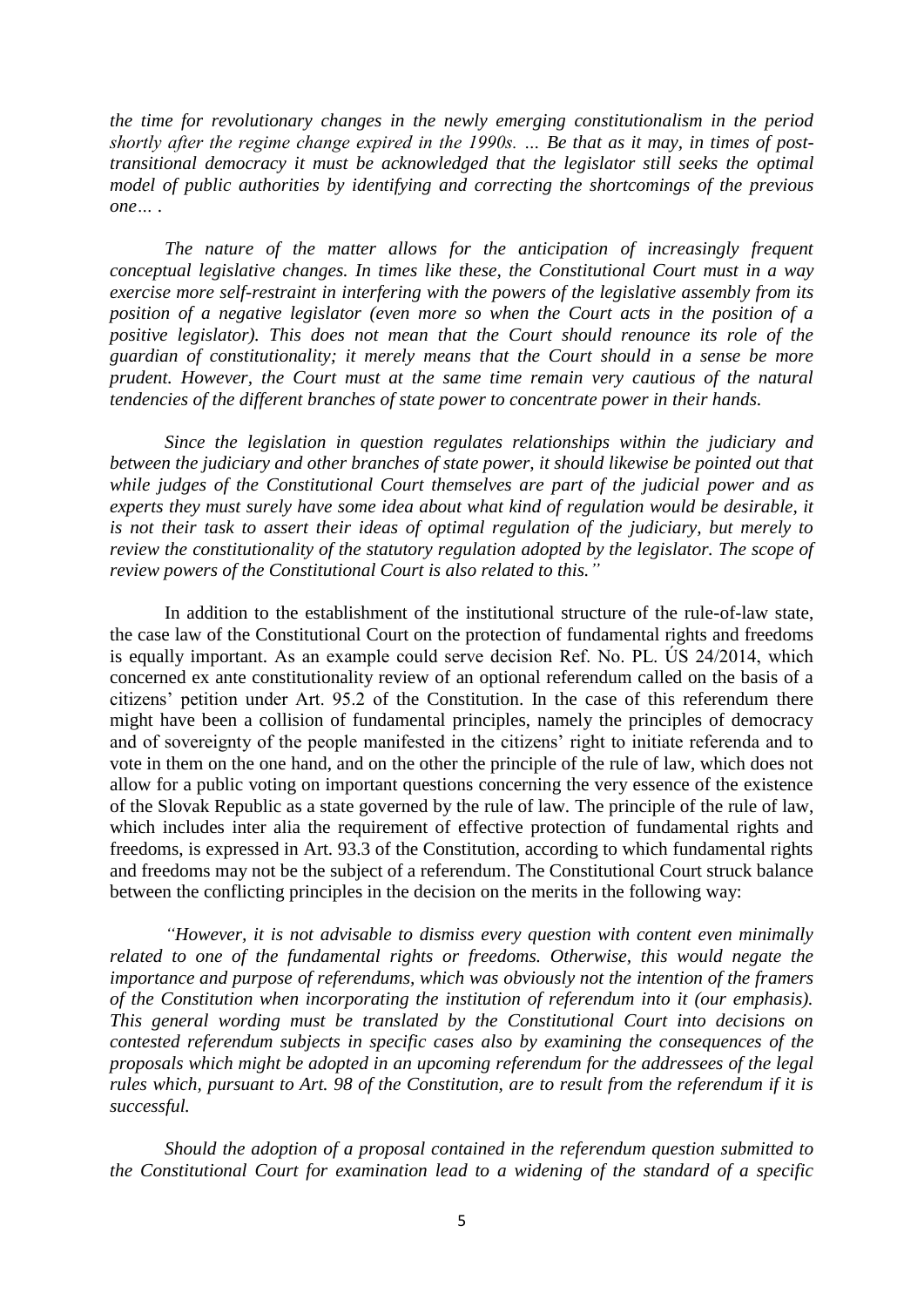*fundamental right or freedom in relation to its level pursuant to its regulation in international law and national constitutional law and the related decision-making practice of international courts as well as the Constitutional Court, then the room for possible Constitutional Court intervention is largely limited and will always depend on thorough examination of each individual referendum question. However, the Constitutional Court must always take care that the potential widening of the standard of a specific fundamental right or freedom does not lead to the lowering of the standard of another fundamental right or freedom."*

As regards other challenges for the rule of law which consist in finding the solutions to complex problems of mass migration and terrorism, it must be noted that the Slovak Republic is only marginally affected by these phenomena and in the case of terrorism only indirectly as a member state of the European Union and an ally of countries in which terrorist attacks do occur. Notwithstanding this observation, the question of terrorism has recently prompted amendment of Art. 17.3 of the Constitution when with effect from 1 January 2016, in addition to the general time limit of 48 hours, a special time limit of 96 hours was introduced for crimes of terrorism, in which the suspect must be interrogated and either released or taken before the court. This constitutional amendment did not lead to any major controversy and is not considered as problematic. On the other hand, the Court found unconstitutional legislation laying down the obligation for internet and telecommunication service providers to retain for some time all traffic data on the communication which had taken place, as well as location data and data on the communicating parties, in case state bodies need them. In the decision on the merits of this case (Ref. No. PL. ÚS 10/2014), the Court held that the challenged provisions of the Law on Electronic Communication could not be considered as necessary for attaining the objective pursued by it, even if the objective itself was legitimate. The fight against serious crime and ultimately public safety can be achieved by other means which constitute a less intensive interference with the right to privacy when compared with the preventive and systematic retention of the data. The Court's decision thus requires the National Council to be more prudent in finding the necessary balance between security and citizens' freedoms.

As pointed out in the first part of this report with regard to the cases of collision of national law with international law, international treaties specified in Art. 7.5 of the Constitution take precedence over ordinary laws and serve as rules of reference in proceedings before the Constitutional Court. The manner in which the Court resolves potential collision of international law with the national law may be demonstrated on the relation to the law of the European Union:

*"From the beginning of its work, the Constitutional Court has always adjudicated in line with the principle of pacta sunt servanda that fundamental rights and freedoms laid down in the Constitution must be interpreted and applied in line with international treaties on human rights and fundamental freedoms … . Unless the wording of the Constitution prevented it, the Constitutional Court would thus always take into account the text of those treaties and case law adopted on their basis when defining the scope of fundamental rights and freedoms laid down in the Constitution … . While the Charter of the Fundamental Rights of the European Union was not adopted as an international treaty, following the adoption of the Lisbon Treaty it became a legally binding part of the primary law of the European Union with the same legal force as the Treaties of the European Union (Art. 6.1 of the Treaty on European Union as amended by the Lisbon Treaty)."* (PL. ÚS 10/2014).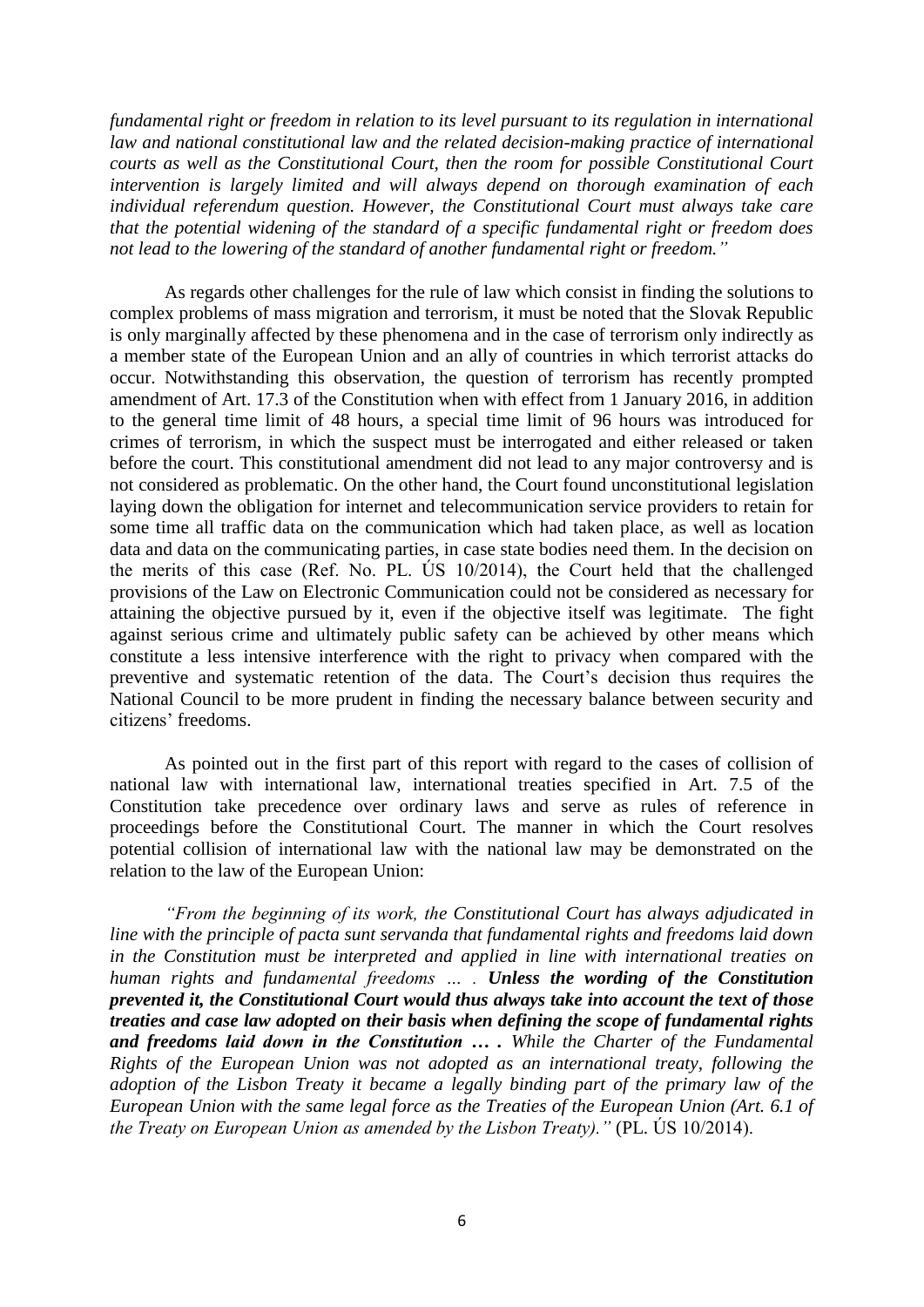It follows from the above decision that provisions of ordinary laws must always be interpreted in line with international treaties binding for the Slovak Republic and these provisions must not contradict the said treaties.

The situation is different though when it comes to the Constitution itself, which according to the quoted decision takes precedence over international treaties. Moreover, the Court has the power under Art. 125a of the Constitution to decide on the constitutionality of concluded international treaties which require the consent of the National Council. A motion can be filed by the President of the Slovak Republic and by the Government before submitting the concluded international treaty to the National Council of the Slovak Republic. If the Constitutional Court holds in its decision that an international treaty is incompatible with the Constitution or with a constitutional law, such a treaty cannot be ratified (this is another case of ex ante constitutionality review). It must be added though that no motion for constitutionality review of an international treaty has so far been filed and the Constitution itself generally meets the requirements stemming from international conventions. In addition to the Convention on the protection of human rights and fundamental freedoms and the Charter of Fundamental Rights of European Union, the case law of the Constitutional Court uses a whole number of other international treaties on human rights and freedoms as rules of reference.

The Constitution and the case law of the Court also address the issue of potential collision of national law with the EU secondary law. Pursuant to Art. 7.2 of the Constitution, the Slovak Republic may transfer the exercise of a part of its powers to the European Communities and European Union by an international treaty ratified and promulgated in a manner laid down by law, or on the basis of such treaty. Legally binding acts of the European Communities and European Union have primacy over the laws of the Slovak Republic. The Court expanded on these provisions in constitutionality review proceedings:

*"According to Art. 124 of the Constitution, the Constitutional Court is an independent judicial authority for the protection of constitutionality. Therefore, even after the accession of the Slovak Republic to the European Union, the legal rules of the constitutional system of the Slovak Republic still remain the referential framework for any review carried out by the Constitutional Court.* (NB: the provisions of the EU secondary law do not belong to these rules) *However, the Constitutional Court cannot ignore the impact the EU law has on the drafting, application and interpretation of the national law in areas of regulation whose adoption, effect and purpose originate in the EU law … . The law of the European Union has this impact on the national law if the national regulation falls within the scope of force of the law of the European Union."*

In other words, in case of a collision, the national law must always be interpreted in line with the secondary law of the European Union, or else it should not be used:

*"If there is a conflict between the Community law and a legal rule on the national level, the authority applying the law is obliged to interpret the national law in line with the Community law (so-called "euro-conforming" interpretation). If a member state's legal rule does not allow for this type of interpretation, the authority applying the law is obliged to refrain from using this rule if it contradicts the Community law."* (III. ÚS 260/2012).

In relation to the impact of international law it is not without significance that according to an amendment to the Constitution and to Law no. 38/1993 Coll. on the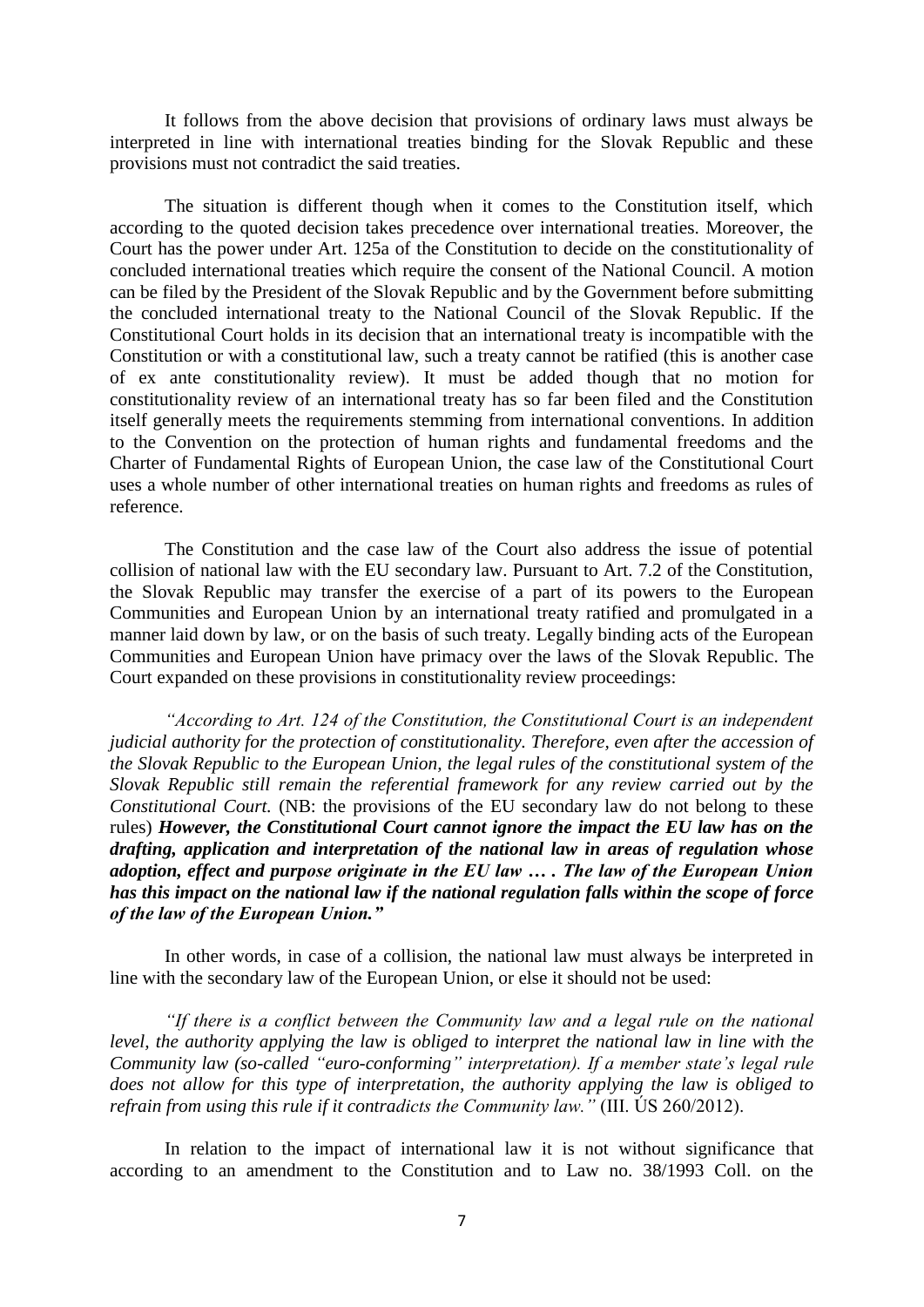organisation of the Constitutional Court of the Slovak Republic, on the proceedings before it and on the status of its judges ("the Law on the Constitutional Court"), since 1 September 2014 it has been possible to apply for a reopening of the proceedings before the Constitutional Court if the obligation to reopen the proceedings follows from a decision of an authority of an international organisation established for the purpose of implementing an international treaty which is binding for the Slovak Republic (e.g. from the decision of ECHR).

The Constitutional Court has also stated in its decisions (ref. IV. ÚS 206/08 and PL. ÚS 3/09) that in some case it can be obliged to refer a case to the CJEU to obtain a decision on a preliminary question under Art. 267 of the Treaty on the Functioning of the European Union. However, this has not happened yet.

# *III. Law and state*

It already follows from the preceding parts of the present report that the Constitutional Court belongs among the constitutional courts of "the Kelsenian type", i.e. it is a centralised body standing outside the system of general courts and its role is the exercise of constitutionality review and protection of constitutionality.<sup>5</sup> In the Slovak Republic, the Constitutional Court exercises constitutionality review on two fundamental levels (for the sake of being concise, we will not address the other powers of the Court).

On the first level, acting as so-called negative legislator in the context of abstract constitutional review, the Court examines the conformity of legal regulations with the Constitution and international treaties and in some cases also the conformity of lower-level legal regulations with laws. If the Court finds incompatibility of the examined legal regulations with the aforementioned rules of reference, it issues a decision on the basis of which those legal regulations lose effect and if they are not harmonised with the rule of reference, the examined legal regulations lose validity as well (Art. 123.3 of the Constitution).

When exercising this power, the Court naturally defines the constitutional limits of the legislative assembly's activities, while at the same time the Court is prudent when assuming the role of the negative legislator and intervenes in the work of the legislative assembly solely when it is absolutely necessary:

*"If the legislator adopts a legal rule which is not formulated in a clear manner, it leads to legal uncertainty. The extent of legal uncertainty differs. It can be sometimes eliminated using legal interpretation in accordance with the general principle of interpretation and application of law laid down in Art. 152.4 of the Constitution. At other times, legal uncertainty concerning the conduct required by a certain legal rule cannot be eliminated even by using Art. 152.4 of the Constitution.*

*When a legal rule can be understood in two ways and one interpretation is in line with the Constitution and international conventions under Art. 11 of the Constitution while the other contradicts them, there is no constitutional reason for abrogating that legal rule. In that case, all state bodies have the constitutional duty to apply the legal rule in line with the Constitution (Art. 152.4 of the Constitution)."*

<sup>5</sup> Tom Ginsburg & Nuno Garoupa, "Building Reputation in Constitutional Courts: Political and Judicial Audiences ," 28 Arizona, Journal of International and Comparative Law 539 (2011), available at: [http://chicagounbound.uchicago.edu/cgi/viewcontent.cgi?article=2441&context=journal\\_articles](http://chicagounbound.uchicago.edu/cgi/viewcontent.cgi?article=2441&context=journal_articles) .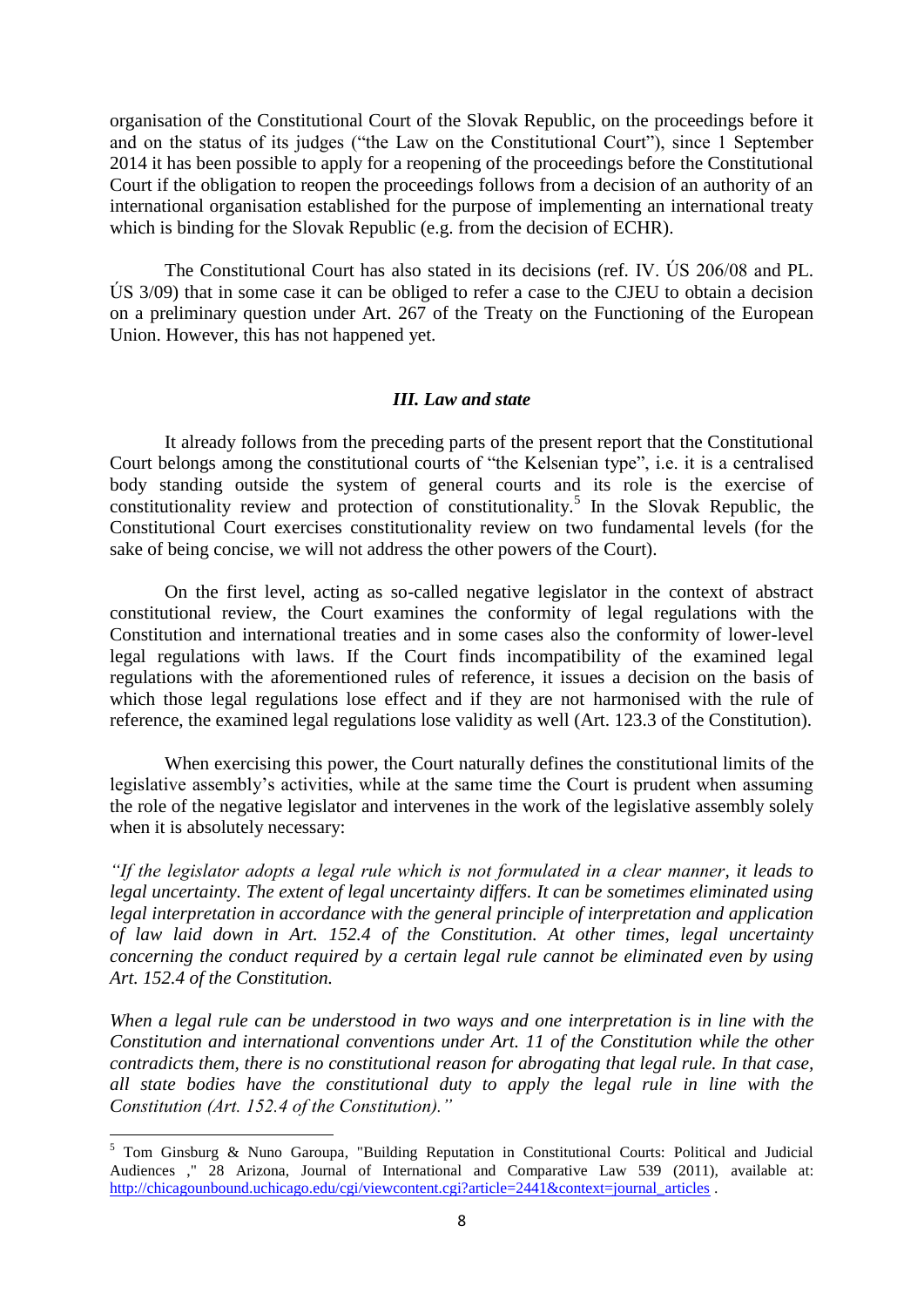This means that in accordance with the principle of legal certainty, which is a partial principle of material rule of law, a law can be declared unconstitutional only if there is no possibility of a constitutionally conforming interpretation (and application) of that law. It can be said that this sets the minimum standards for the drafting of ordinary laws.

However, in case ref. PL. ÚS 48/03 the Constitutional Court also ruled on minimum procedural standards for the adoption of laws: *"… in cases of gross and arbitrary failure to comply with the rules governing the legislative procedure, violation of the rules of the constitutional procedure before the National Council may result in the adopted law being incompatible with the Constitution."*

In addition to the aforementioned criteria for the adoption of laws stemming from the general principle of rule of law, the Constitutional Court would also address in its decisions partial constitutional principles which have an immediate impact on law-making, e.g. the principle *"nulla poena sine lege"*:

*"The punishment as society's reaction to a committed crime, which is a form of injustice, should remedy the injustice caused by the crime and not multiply it even further. A disproportionate punishment can never be considered just and only a proportionate punishment can ever be just. …*

*It is then apparent that an essential prerequisite for the respect of the requirement of the proportionality of punishment by an ordinary court on an individual level is the respect of this requirement by the legislator on a general level, since according to the principle of nulla poena sine lege, courts are bound by the law when deciding on the punishment. For that reason, if a court's duty to impose a disproportionate punishment has already been laid down by the legislator directly in the law, that court has no other option in an individual case than to sentence the perpetrator to a punishment which is not proportionate."* (PL. ÚS 106/2011).

On the second level, the Court decides on complaints by individuals and legal entities who claim violation of their constitutional rights by public authorities' actions, i.e. in cases concerning the individual application of law. According to Art. 127 of the Constitution, the Court has the power to examine decisions by general courts and may even examine decisions by other public authorities, provided that no other court has jurisdiction to decide on the protection of rights. The principle of subsidiary jurisdiction of the Constitutional Court is thus characteristic of decisions on constitutional rights within the scope of individual application of law:

*"It is in the first place the general courts that are responsible for the interpretation and application of the laws as well as the observance of fundamental rights and freedoms. The interpretation of the legislative text of a legal rule and its application by general courts must be in conformity with the Constitution (Art. 144 sec. 1 and Art. 152 sec. 4 of the Constitution) and the Constitutional Court merely assesses whether the relevant interpretation of the legal rule applied under specific circumstances of the case is constitutionally acceptable or whether this interpretation is a negation of the purpose, essence and meaning of the legal rule."* (IV. ÚS 123/08).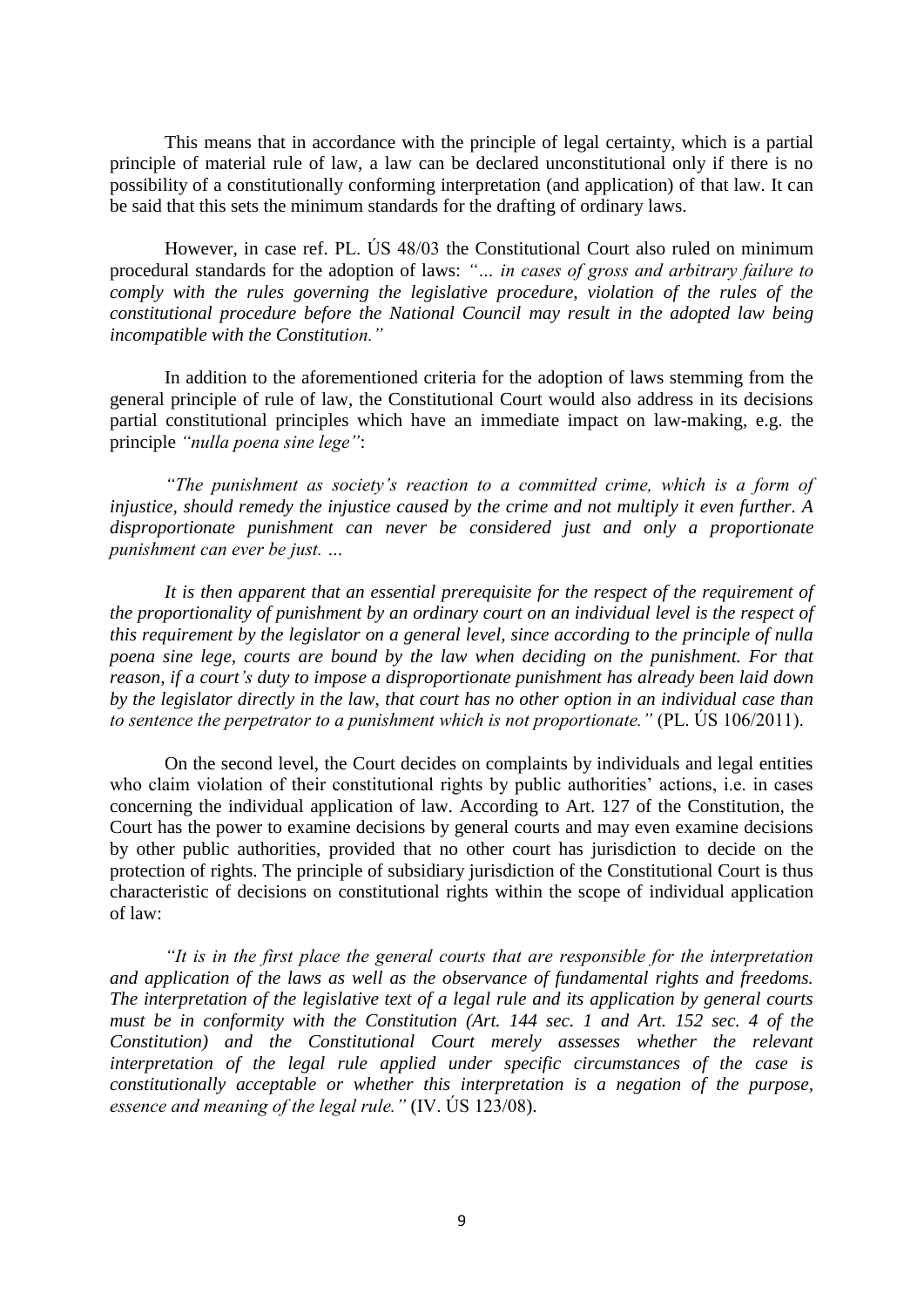Since all public authorities are obliged to act in line with the Constitution and the principles contained in it, their decisions are another way of understanding the concept of material rule of law.

If the Constitutional Court finds that there has been a violation of constitutional rights in an individual case, it annuls the challenged decision and refers the case back to the relevant body for further proceedings (if the violation lies in failure to act, the Court orders that body to act). The decisions of the Court issued following individual constitutional complaints are binding for the concerned bodies in individual cases, as follows from Section 56 of the Law on the Constitutional Court. Hence, while from the formal point of view the decisions of the Court on individual complaints are binding inter partes, in practice, however, they are respected and observed even in analogous cases.

The only exception so far was the decision in case ref. I. ÚS 223/09, in which the Constitutional Court annulled a decision by the Supreme Court of the Slovak Republic ("Supreme Court") and referred the case back for further proceedings. Subsequently, the Supreme Court filed a preliminary question with the CJEU.<sup>6</sup> The interesting thing about this case was the fact that one of the parties to the proceedings in question then claimed before the Constitutional Court that the Supreme Court had violated his right to fair trial by referring the case to the CJEU. This complaint was nonetheless rejected by the Constitutional Court (ref. II. ÚS 128/2011). The Court found that the Supreme Court acted in line with the EU law in that case.<sup>7</sup> Not even in this case can one speak of any fundamental conflict between the Constitutional Court and ordinary courts.

In other words, there are generally no conflicts in the Slovak Republic between ordinary courts and the Constitutional Court and it can be stated that the case law of the Court defines constitutional criteria for the application of law not only for ordinary courts, but also for all other public authorities.

In fact, we can also include among public authorities private entities to which the state has transferred part of its power:

*"According to well-established case law of the Constitutional Court, it follows from Art. 127 of the Constitution in combination with Art. 2.2 and Art. 3 of the Constitution and most recently also from Section 51.1 of the Law on the Constitutional Court that a complaint under Art. 127.1 of the Constitution can be used to seek protection of fundamental rights and freedoms against a decision, measure or other intervention by a body having the attributes of public power through which this body has interfered with the legal sphere of the complainant from a position of authority. Should the complainant challenge actions or decisions by an entity not exercising public authority, Art. 127 of the Constitution cannot be applied to his/her complaint without acting ultra vires (ref. I. ÚS 76/02, ref. I. ÚS 139/04, ref. I. ÚS 57/04, ref. IV. ÚS 459/2011).*"

This conclusion can be found in the statement of reasons to the decision in case ref. PLz. ÚS 5/2015, in which the Court ruled that it does not have the power to review the

**.** 

<sup>6</sup> CJEU decision in that case is available in English at: [http://curia.europa.eu/juris/document/document.jsf;jsessionid=9ea7d0f130d5e1dd7f8f210349c1b39ae6b5d14eed](http://curia.europa.eu/juris/document/document.jsf;jsessionid=9ea7d0f130d5e1dd7f8f210349c1b39ae6b5d14eedcf.e34KaxiLc3eQc40LaxqMbN4Pa3qRe0?text=&docid=132341&pageIndex=0&doclang=EN&mode=lst&dir=&occ=first&part=1&cid=641525) [cf.e34KaxiLc3eQc40LaxqMbN4Pa3qRe0?text=&docid=132341&pageIndex=0&doclang=EN&mode=lst&dir=](http://curia.europa.eu/juris/document/document.jsf;jsessionid=9ea7d0f130d5e1dd7f8f210349c1b39ae6b5d14eedcf.e34KaxiLc3eQc40LaxqMbN4Pa3qRe0?text=&docid=132341&pageIndex=0&doclang=EN&mode=lst&dir=&occ=first&part=1&cid=641525) [&occ=first&part=1&cid=641525](http://curia.europa.eu/juris/document/document.jsf;jsessionid=9ea7d0f130d5e1dd7f8f210349c1b39ae6b5d14eedcf.e34KaxiLc3eQc40LaxqMbN4Pa3qRe0?text=&docid=132341&pageIndex=0&doclang=EN&mode=lst&dir=&occ=first&part=1&cid=641525) .

 $7$  The Constitutional Court was referring here to CJEU decision in case C-210/06 Cartesio.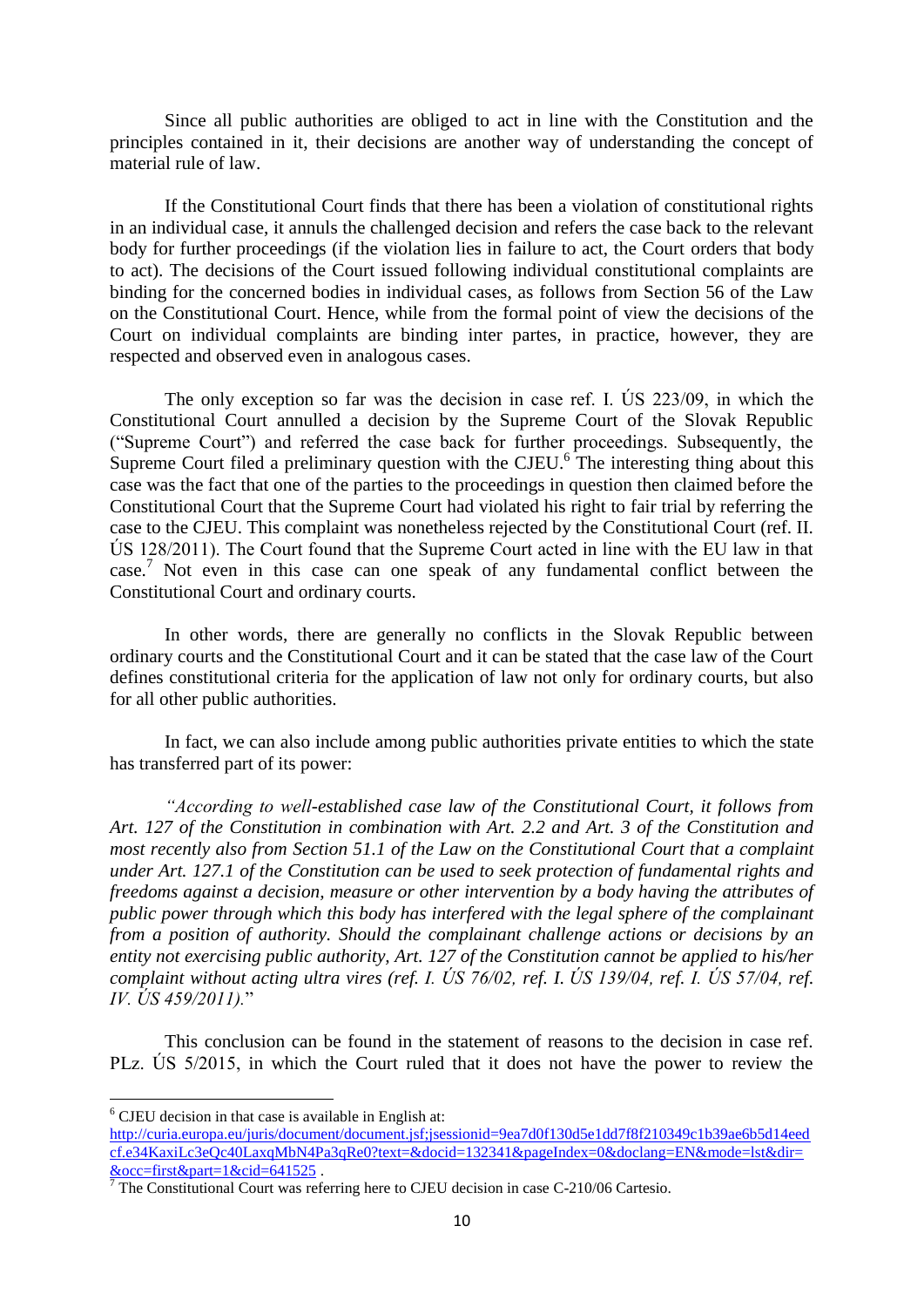decisions by arbitration tribunals because they do not have the nature of public authorities.<sup>8</sup> With respect to private entities whose actions do have the attributes of public authority, we point out that their procedure falls within the scope of review by ordinary courts (Section 4.c and 4.d of Law No. 162/2015 Code of Administrative Judicial Procedure). For that reason, the Court must observe the principle of subsidiarity in these cases and decide on potential violations of constitutional rights solely after an ordinary court has decided.

As regards the liability of public officials in Slovakia, some of them have so-called non-accountability, i.e. they cannot be prosecuted for acts directly related to the performance of their public office. Pursuant to Art. 78 of the Constitution, a Member of Parliament may not be prosecuted for his voting in the National Council of the Slovak Republic, or its bodies; this applies also after the termination of his/her mandate. Likewise, judges of the Constitutional Court (Art. 136.1 of the Constitution) and ordinary court judges (Art. 148.4 of the Constitution) may not be prosecuted for their decisions, which again also applies after the termination of their mandate. This non-accountability protects the independence and proper performance of the parliamentary as well as judicial mandates.

It should be added though that in the past some public officials also had so-called "inviolability", which meant that they could be prosecuted for crimes only with the consent of the body having the jurisdiction to grant the consent. The public officials mentioned in the preceding paragraph were also included in this category and they were thus protected not only by non-accountability, but in cases not related to the performance of their office, they were also protected by inviolability. This category also included the Prosecutor General, who was, however, protected only by inviolability. In the case of parliamentary deputies, the body competent to grant the consent was the National Council; in the case of ordinary court judges, Constitutional Court judges and the Prosecutor General, the competent body was the Constitutional Court. The Court's case law from that period concerning criminal prosecution of ordinary court judges, which defined the boundary between non-accountability and inviolability, i.e. the limits of conduct falling within the scope of judges' decision making for which they cannot be held criminally liable, remains relevant even today. In its decision ref. PL. ÚS 15/2010, the Court held that non-accountability covers not only decision making itself, but also *"acts directly connected to or immediately preceding the judge's decision making"*. It can be concluded that judicial non-accountability concerns all lawful procedural acts leading to a decision in a particular case.

The President has special status among the public authorities as he has full nonaccountability with the exception of wilful violation of the Constitution and high treason. The President may then be impeached for these acts by the National Council and is subsequently tried by the Plenum of the Constitutional Court. If the Court finds him guilty, he loses the presidential office and eligibility. As of yet, there has been no case of impeachment in the history of the Slovak Republic.

In cases not covered by non-accountability, all public officials are responsible for crimes of abuse of their authority under Section 326 of the Criminal Code and obstructing the performance of duties by a public official under Sections 327 and 327a of the Criminal Code.

Related to responsibility for the exercise of public office is the question of compensation for damage which can be incurred as a result of wrongful conduct or decision

<sup>&</sup>lt;sup>8</sup> In the Slovak legal system, the jurisdiction of an arbitration tribunal may be established solely under a private agreement of the persons concerned.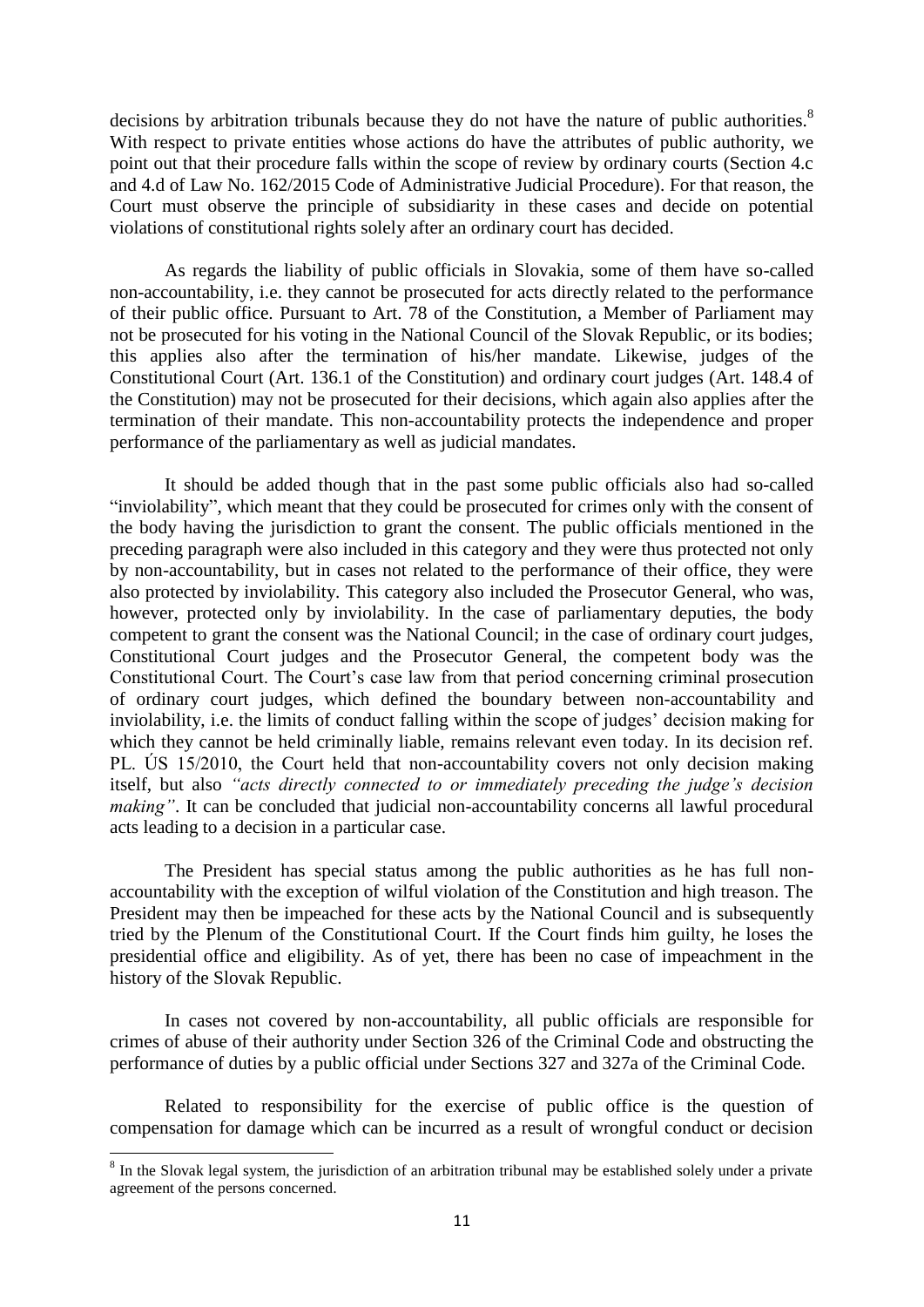by a public authority. This issue is regulated by Law no. 514/2003 Coll. on liability for damage caused in the exercise of public authority, according to which the state has the right to claim back damages paid from a public official who has issued an unlawful decision or participated in wrongful procedure when exercising public authority entrusted to him by the law. This law then also contains special provisions on the right to recourse against ordinary court judges and employees of public authorities.

The performance of a public office may nonetheless see cases of unwanted collisions of public and private interests, which are described primarily in Constitutional Law no. 357/2004 Coll. on the protection of public interest in the performance of public office. For each public official, this law defines cases of incompatibility of the performance of their office with other positions, activities or employment, as well as specifying financial sanctions for cases when there is a collision of public and private interests. Repeated violation of this law may, however, entail loss of the public office even for public officials elected directly by the citizens of the Slovak Republic. According to the applicable legislation, the final instance deciding on sanctions imposed on public officials is the Constitutional Court. Other possible cases of incompatibility of public offices are described in individual laws (e.g. Law no. 400/2009 Coll. on civil service).

# *IV. Law and individuals*

We may begin this part of the report by a reference to Constitutional Court decision in case ref. II. ÚS 153/2013, in which the complainant was a Slovak national who claimed that Constitutional Law no. 333/2011 Coll. on the reduction of the term of office of the National Council of the Slovak Republic (and ad hoc constitutional law having the purpose of resolving a political crisis by means of having early parliamentary elections before the end of the constitutionally-defined four-year parliamentary term) violated his right to participate in the administration of public affairs under Art. 30.1 of the Constitution.<sup>9</sup> The Court concluded as follows:

*"The Constitutional Court observes that it is generally not possible to challenge normative legal acts in proceedings on constitutional complaint and holds the position that basically it should respect the form of legal acts. …*

*Even at the beginning of its activity, the Constitutional Court held (in fact in the very first decision published in the Collection of Findings and Rulings) that proceedings on the petition from individuals and legal entities (the precursor to constitutional complaints) claiming violation of their rights pursuant to Art. 130 sec. 3 of the Constitution cannot be commenced and violation of the constitutional right cannot be found if these proceedings have to be preceded by proceedings on constitutional compatibility of laws and the initiator does not have the standing to initiate such proceedings."*

The Constitutional Court then pointed out that it *"is quite possibly the only constitutional court before which proceedings on constitutional complaint and proceedings on the constitutional conformity of legislation are not explicitly interconnected."*

<sup>&</sup>lt;sup>9</sup> The complaint was to some extent inspired by a similar case in the Czech Republic. For more details in the English language, see: [http://www.usoud.cz/en/decisions/20090910-pl-us-2709-constitutional-act-on-shortening](http://www.usoud.cz/en/decisions/20090910-pl-us-2709-constitutional-act-on-shortening-the-term-of-office-of-the-chamber-of-de-1/)[the-term-of-office-of-the-chamber-of-de-1/](http://www.usoud.cz/en/decisions/20090910-pl-us-2709-constitutional-act-on-shortening-the-term-of-office-of-the-chamber-of-de-1/) .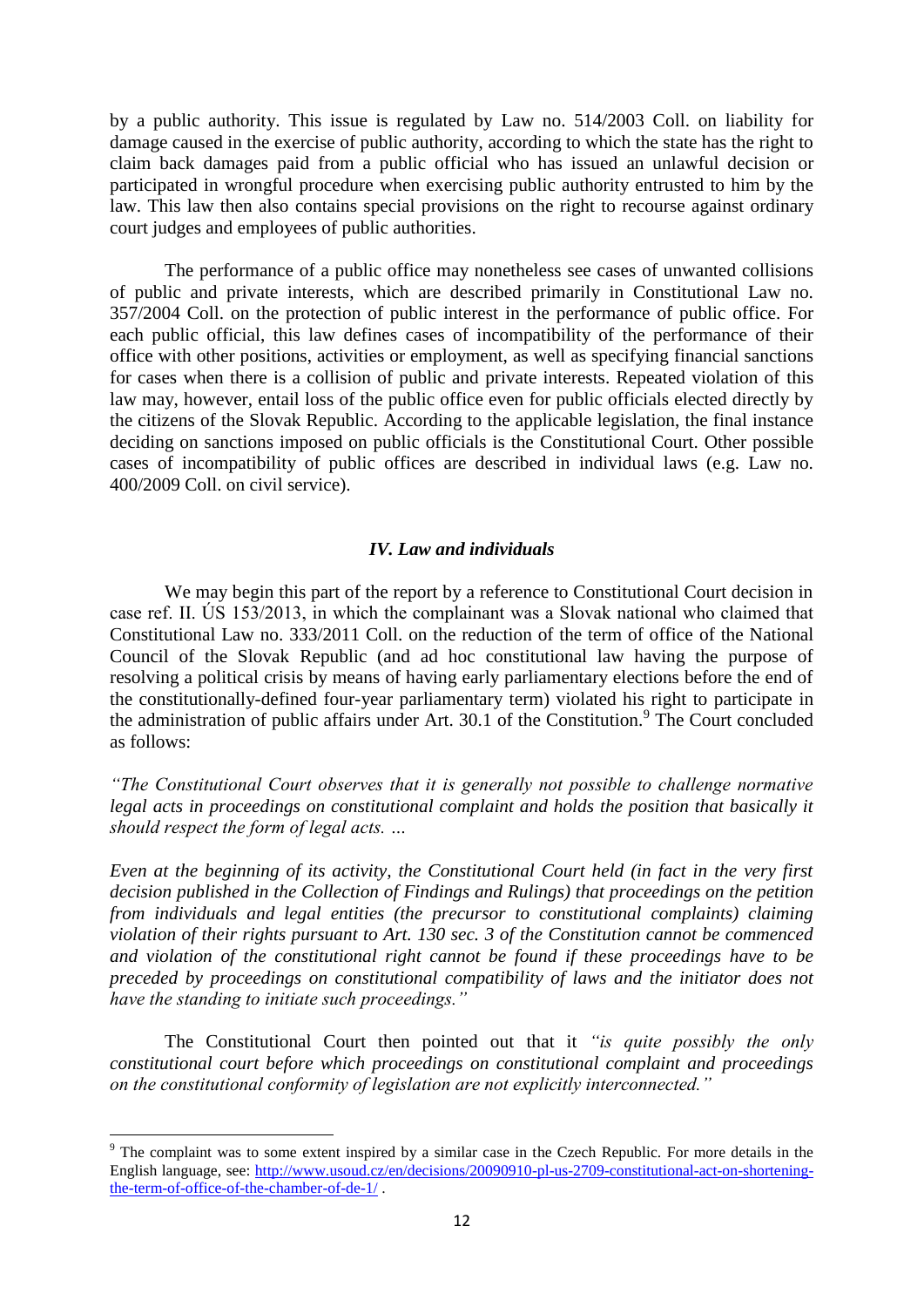It follows from the above that public entities may not challenge (directly or indirectly) generally binding legal regulations before the Constitutional Court; it is exclusively public authorities listed in Art. 130.1.a to 130.1.g of the Constitution which have this possibility.

Individuals and legal entities can thus only file individual complaints and it follows from the principle of subsidiarity that they can only do so after using all the other legal remedies. As already stated, the decisions of ordinary courts can also be challenged through individual complaints. In connection with these cases the Court has developed extensive case law concerning violations of the fundamental right to access to court and to judicial protection under Art. 46 of the Constitution, in which it addressed various issues regarding the access to court (including the issues of court fees, of legal representation in judicial proceedings, and of procedural time limits) and fair trial.

It can be stated that the most frequently occurring serious violation of this fundamental right by ordinary courts lies in failure to provide sufficient reasons for their decisions. An example of this is case ref. I. ÚS 290/2015:

*"16. The Constitutional Court decided that justification of judicial decisions belongs to guarantees of the right to fair trial under Art. 46.1 of the Constitution and that this right implies the corresponding duty of courts to provide reasons for their decisions. The requirement of justification of judicial decisions is neither an end in itself nor a pure formality. When a court provides reasons for its decision, it can be verified if the court has taken into account all the relevant factual and legal elements of the dispute and if their evaluation by the court is consistent with the legal provisions according to which the court has decided the case. Providing reasons for a decision is a guarantee that administration of justice is not arbitrary. It is a prerequisite for the parties to be able to exercise their right to legal remedy effectively. Finally, it is a prerequisite for public scrutiny of administration of justice, which is the only way available of monitoring judiciary where, for reasons of preserving its independence, its decisions are not subject to review by another form of public authority separate from the judiciary. …*

*17. The Constitutional Court held: "The Constitutional Court acknowledges that the fundamental right to fair trial under Art. 46.1, Art. 48.2 of the Constitution and Art. 6.1 of the Convention also includes the right to a statement of reasons for the judicial decisions which gives answers in a clear and comprehensible manner to all the relevant legal and factual questions related to the object of judicial protection, i.e. the pursuit of and protection against claims". ... The Court has repeated this opinion several times.*

*18. A court fails to fulfil its obligation implied in the Constitution if it completely neglects to provide reasons for its assessment of legally relevant circumstances …. A court also fails to fulfil its obligation implied in the Constitution if the reasons provided are not sufficient."*

However, the Court does take into account in its decisions that the right to access to court also has its limits, i.e. that the legislator may set specific conditions which must be met if this constitutional right is to be exercised. Those limits include the obligation to pay court fees:

*"42. Imposing court fees in civil proceedings cannot in itself be considered as contrary to the right to access to court under. Art. 46.1 of the Constitution or Art. 6.1 of the Convention …. The fact that the exercise of this fundamental right may be subject to limitations derives*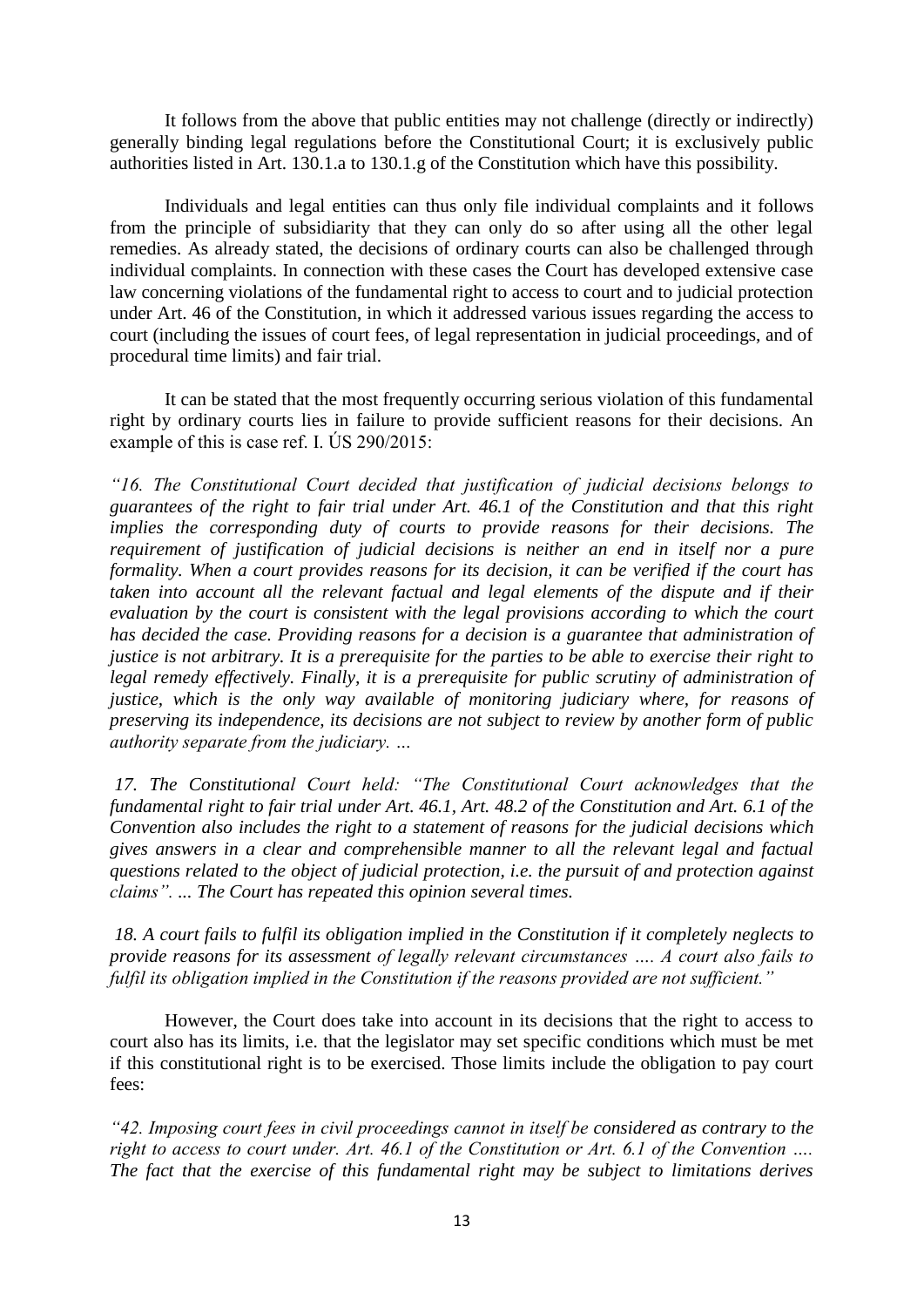*indeed from the very nature of that right. In fact, its exercise requires the state to create an effective system of judicial protection of individuals' rights, since the state's ability to fulfil its role will always be at least de facto limited. Moreover, none of the aforementioned provisions guarantees the right to court proceedings ex gratia ….*

*43. ... However, if a particular court fee is to be considered as acceptable interference with the fundamental right to judicial protection, it must not only pursue a legitimate aim, but also respect the constitutionally defined limitations deriving from the principle of proportionality. Any particular measure limiting an individual's right to access to court must be proportionate to the aim pursued ….*

*44. In accordance with Art. 13.4 of the Constitution, as one of material limitations related to court fees should also be considered the obligation to take into account their essence and purpose. The applied measures must not limit the individual's access to court to such extent or in such manner that the very essence of this fundamental right is impaired …."* (PL. ÚS 109/2011).

It should be noted at this point that the Slovak Republic is one of the few countries in which even proceedings before the Constitutional Court are subject to court fees, even if only in the special cases of so-called "recurrent submissions" concerning factually and legally analogous matters which has already been decided by the Court and in which the petitioner was unsuccessful. Subject to court fees is, however, only the eleventh and every subsequent complaint filed in an analogous matter by the same petitioner with the Court in the same calendar year. The reason for this amendment was the high number of recurrent constitutional complaints in identical matters which comprised a large part of the total number of submissions filed with the Court. The number of these submissions is indeed remarkable, e.g. in 2015 they amounted to 16,847 and this year the number of cases decided by the Court has so far been 15,266.

A substantial part of submissions filed with the Court consist of constitutional complaints by individuals and legal entities, i.e. cases of claimed violations of constitutional rights in the individual application of law. When deciding on these complaints, the principle of rule of law is applied as an interpretational guideline, even if solely in connection with other, more concrete constitutional provisions. The application of constitutional principles in proceedings on individual complaints can be demonstrated on the decision in case ref. II. ÚS 596/2014, which concerned the principles of equality, legality and proportionality of interference with constitutional rights (these principles can be described as partial principles of the general principle of rule of law):

*"The provisions of Art. 12 and Art. 13 of the Constitution constitute a gateway into the constitutional regulation of fundamental rights and freedoms and have the nature of a constitutional principle which all public authorities are obliged to observe when interpreting and applying the Constitution. These constitutional provisions are always an implicit part of the decision-making of the Constitutional Court, i.e. also its decision-making on infringements upon fundamental rights and freedoms guaranteed by Art. 127 of the Constitution ….*

*The provisions of Art. 12 and Art. 13 of the Constitution do not, however, have the nature of a fundamental right or freedom whose protection could in principle be claimed separately before the Constitutional Court. Their application in individual complaints is*